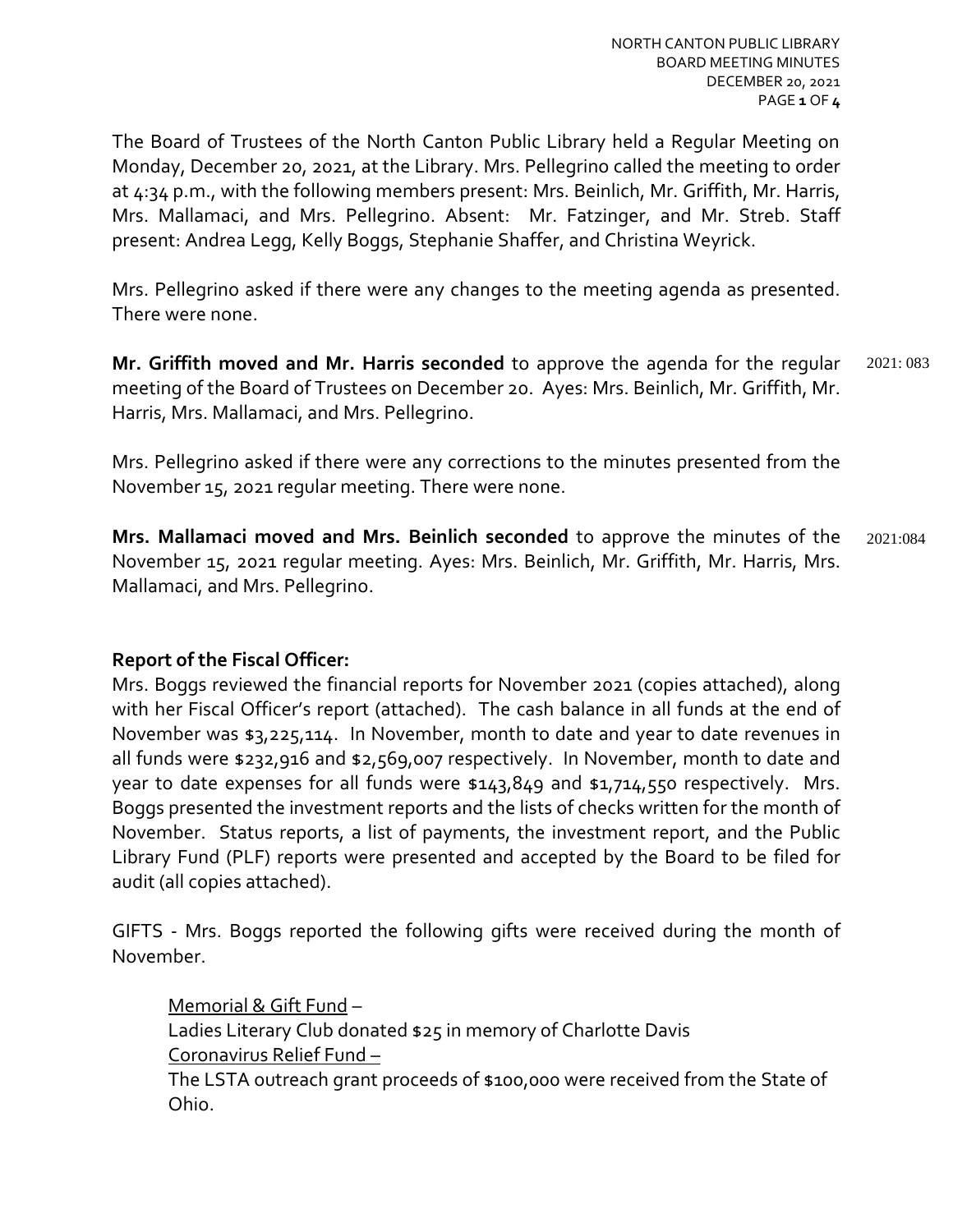**Mr. Griffith moved and Mrs. Beinlich seconded** to accept the gifts listed above with much appreciation. Ayes: Mrs. Beinlich, Mr. Griffith, Mr. Harris, Mrs. Mallamaci, and 2021:085 Mrs. Pellegrino.

## **Report of the Director:**

Mrs. Legg reported on the Statistics for November 2021, along with her Director's report (attached). Craft kits have been very popular this year. For 2022 the in-person craft classes will allow patrons to take crafts home to do and join the class via zoom.

## **Committee Reports:**

## Art:

The upcoming shows will be "Art from the Classroom" with the following schedule:

- January 27 through February 6, 2022 will be art from Primary and Preschool opening January 27 from 5:00 p.m. to 7:00 p.m.
- February 10 through February 20, 2022 will be Intermediate opening February 10 from 5:00 p.m. to 7:00 p.m.
- February 24 through March 6, 2022 will be Middle opening February 24 from 5:30 p.m. to 7:00 p.m.
- March 10 through March 27, 2022 will be High opening March 10 from 5:30 p.m. to 7:00 p.m.

## Budget & Finance:

**Mr. Griffith moved and Mrs. Mallamaci seconded** to amend the 2021 Permanent Appropriation, as attached. Ayes: Mrs. Beinlich, Mr. Griffith, Mr. Harris, Mrs. Mallamaci, and Mrs. Pellegrino. 2021:086

## Building:

Mrs. Pellegrino and Mr. Harris reviewed the 2016 Building Assessment created by StudioTechne.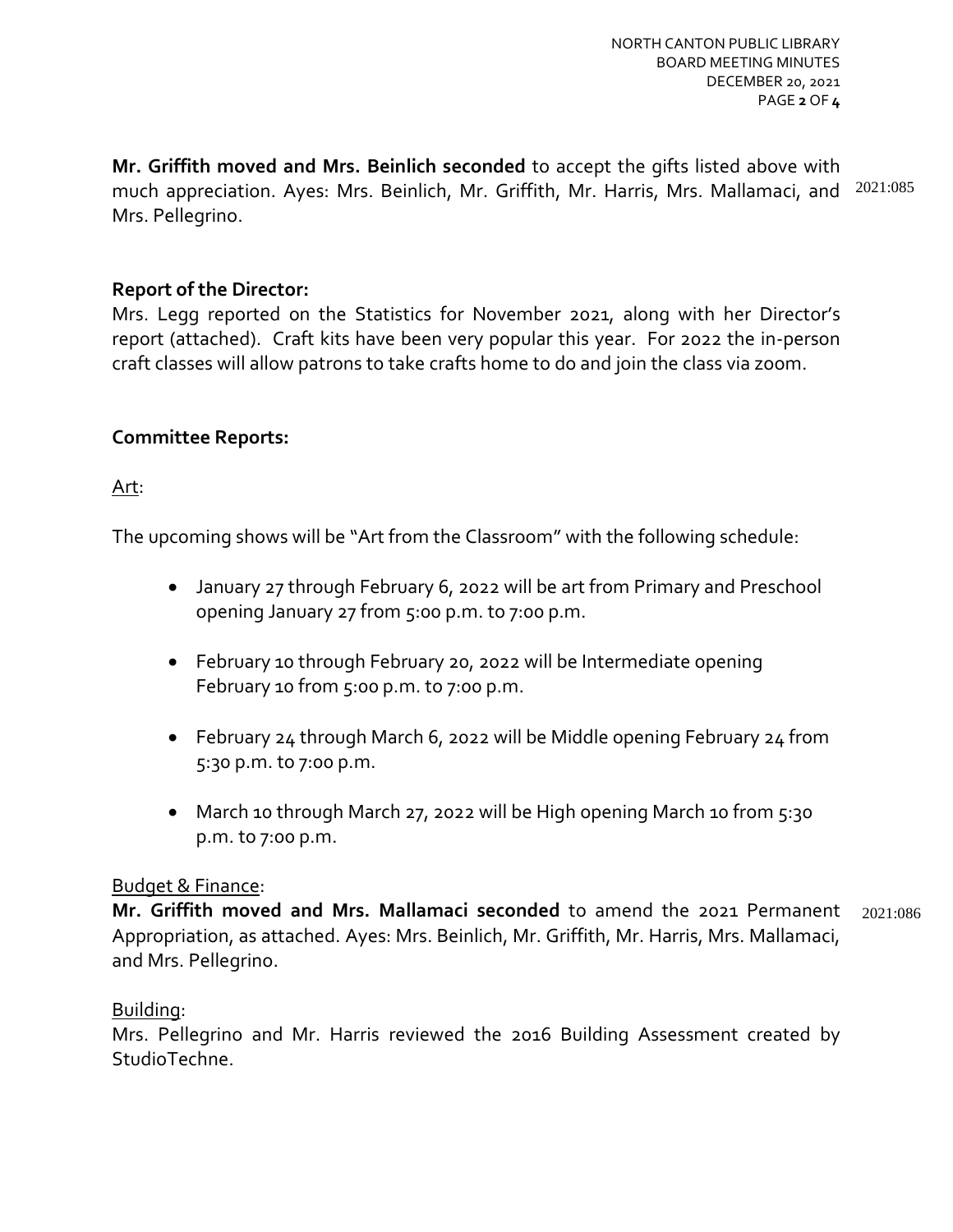Mrs. Legg advised that Hilscher Clarke will be fixing the burned out uplights at the front of the building, and she is touching base with Pat Klanac (P.T.A. Engineering) on temperature issues.

#### Negotiating: none

#### Nominating:

The North Canton City School Board approved the reappointment of Nancy Beinlich to the North Canton Public Library Board of Trustees for the term beginning January 1, 2022 and ending December 31, 2028.

#### Personnel:

**Mrs. Beinlich moved and Mrs. Mallamaci seconded** to accept the following resignations: Cooper Bertschi, Page, effective November 23, 2021 and Shelia Mawdsley, Librarian, effective December 15, 2021. Ayes: Mrs. Beinlich, Mr. Griffith, Mr. Harris, Mrs. Mallamaci, and Mrs. Pellegrino. 2021:087

### Strategic Planning:

Mrs. Legg provided an update on the Strategic Planning timeline (attached). The Board requested to see the community survey piece before it goes out.

Records Retention: none

Communications: none

#### Old Business: none

#### New Business:

**Mr. Griffith moved and Mrs. Beinlich seconded** to approve the attached Temporary Policy to Extend FFCRA Leave Benefits, effective January 1, 2022 through June 30, 2022. Ayes: Mrs. Beinlich, Mr. Griffith, Mr. Harris, Mrs. Mallamaci, and Mrs. Pellegrino.

# Staff Presentation:

Mrs. Legg presented on the library's new intranet, Jostle, which launched at the beginning of November.

#### Public Presentation: none

2021:088